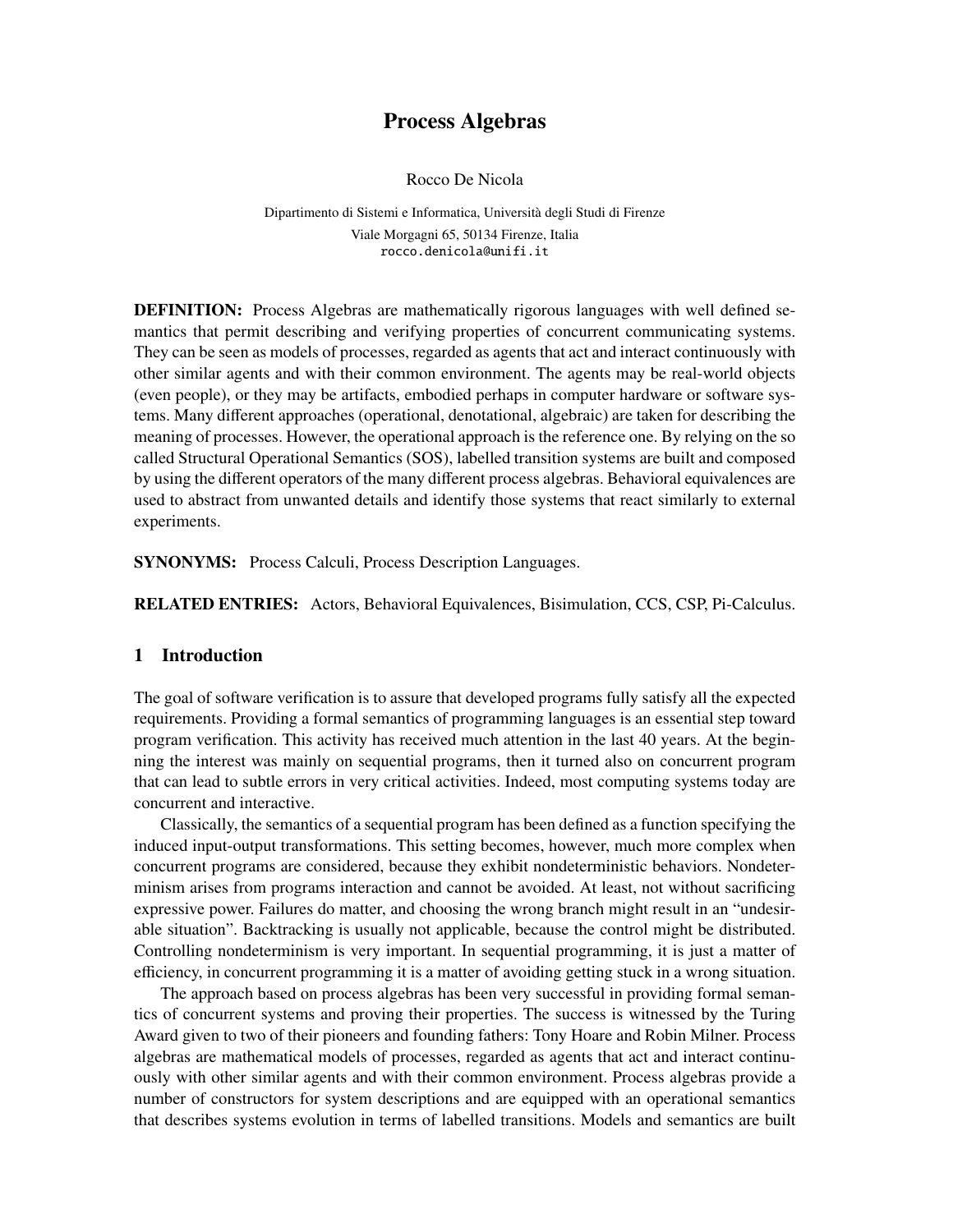by taking a compositional approach that permits describing the "meaning" of composite systems in terms of the meaning of their components.

Moreover, process algebras often come equipped with observational mechanisms that permit identifying (through behavioral equivalences) those systems that cannot be taken apart by external observations (*experiments* or *tests*). In some cases, process algebras have also algebraic characterizations in terms of equational axiom systems that exactly capture the relevant identifications induced by the beavioral operational semantics.

The basic component of a process algebra is its syntax as determined by the well-formed combination of operators and more elementary terms. The syntax of a process algebra is the set of rules that define the combinations of symbols that are considered to be correctly structured programs in that language. There are many approaches to providing a rigorous mathematical understanding of the semantics of syntactically correct process terms. The main ones are those also used for describing the semantics of sequential systems, namely operational, denotational and algebraic semantics.

An *operational semantics* models a program as a labelled transition system (LTS) that consists of a set of states, a set of transition labels and a transition relation. The states of the transition system are just process algebra terms while the labels of the transitions between states represent the actions or the interactions that are possible from a given state and the state that is reached after the action is performed by means of visible and invisible actions. The operational semantics, as the name suggests, is relatively close to an abstract machine-based view of computation and might be considered as a mathematical formalization of some implementation strategy.

A *denotational semantics* maps a language to some abstract model such that the meaning/denotation (in the model) of any composite program is determinable directly from the meanings/denotations of its subcomponents. Usually, denotational semantics attempt to distance themselves from any specific implementation strategy, describing the language at a level intended to capture the "essential meaning" of a term.

An *algebraic semantics* is defined by a set of algebraic laws which implicitly capture the intended semantics of the constructs of the language under consideration. Instead of being derived theorems (as they would be in a denotational semantics or operational semantics), the laws are the basic axioms of an equational system, and process equivalence is defined in terms of what equalities can be proved using them. In some ways it is reasonable to regard an algebraic semantics as the most abstract kind of description of the semantics of a language.

There has been a huge amount of research work on process algebras carried out during the last 30 years that started with the introduction of CCS [31, 32], CSP [11] and ACP [6]. In spite of the many conceptual similarities, these process algebras have been developed starting from quite different viewpoints and have given rise to different approaches (for an overview see, e.g. [2]).

CCS takes the operational viewpoint as its cornerstone and abstracts from unwanted details introduced by the operational description by taking advantage of behavioral equivalences that allow one to identify those systems that are indistinguishable according to some observation criteria. The meaning of a CCS term is a labeled transition system factored by a notion of observational equivalence. CSP originated as the theoretical version of a practical language for concurrency and is still based on an operational intuition which, however, is interpreted w.r.t. a more abstract theory of decorated traces that model how systems react to external stimuli. The meaning of a CSP term is the set of possible runs enriched with information about the interactions that could be refused at intermediate steps of each run. ACP started from a completely different viewpoint and provided a purely algebraic view of concurrent systems: processes are the solutions of systems of equations (axioms) over the signature of the considered algebra. Operational semantics and behavioral equivalences are seen as possible models over which the algebra can be defined and the axioms can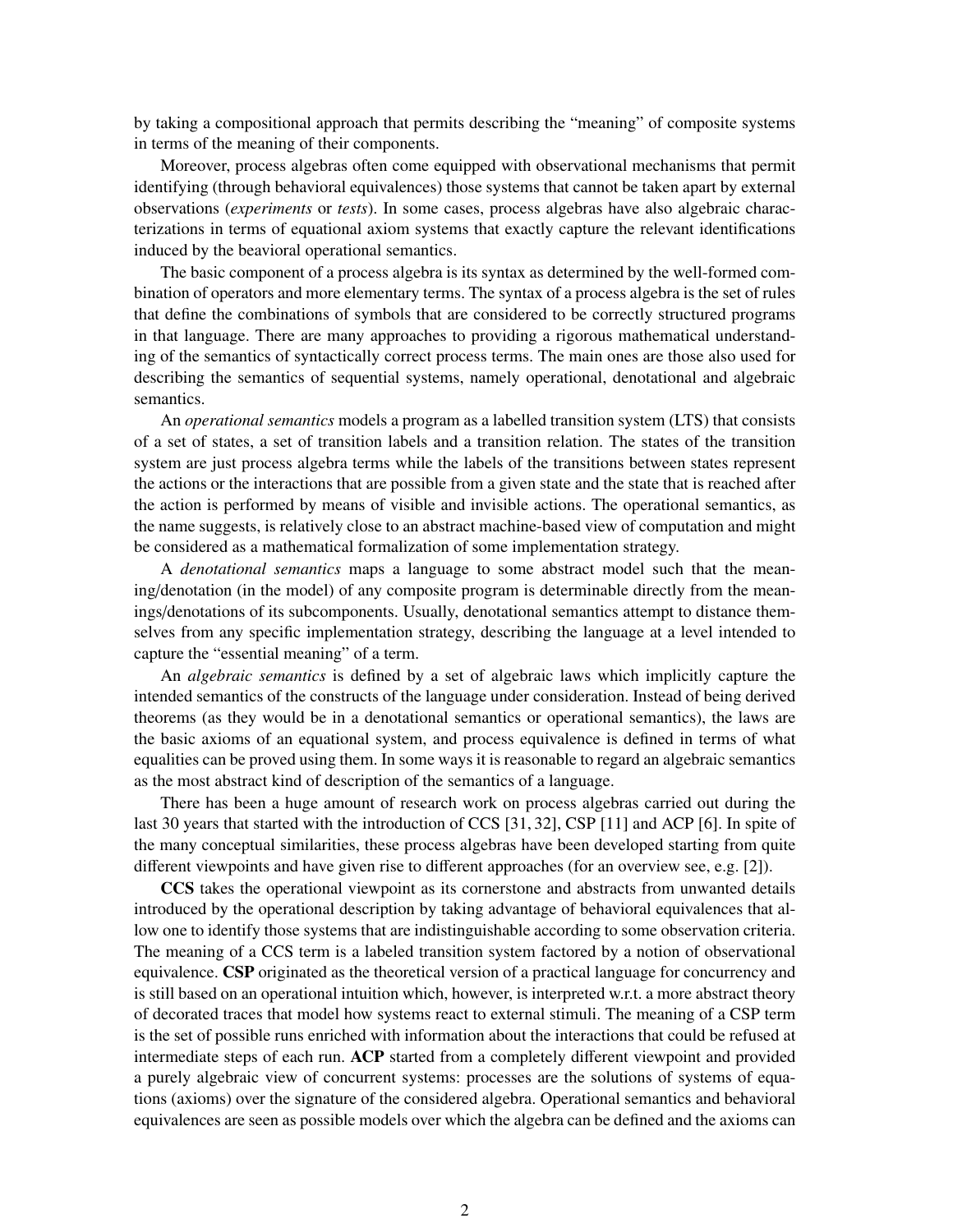be applied. The meaning of a term is given via a predefined set of equations and is the collection of terms that are provably equal to it.

At first, the different algebras have been developed independently. Slowly, however, their close relationships have been understood and appreciated, and now a general theory can be provided and the different formalisms (CCS, CSP, ACP, etc. .) can be seen just as instances of the general approach. In this general approach, the main ingredients of a specific process algebra are:

- 1. A minimal set of carefully chosen operators capturing the relevant aspect of systems behavior and the way systems are composed in building process terms;
- 2. A transition system associated with each term via structural *operational semantics* to describe the evolution of all processes that can be built from the operators;
- 3. An equivalence notion that allow one to abstract from irrelevant details of systems descriptions.

Verification of concurrent system within the process algebraic approach is carried out either by resorting to behavioral equivalences for proving conformance of processes to specifications or by checking that processes enjoy properties described by some temporal logic formulae [28, 14]. In the former case, two descriptions of a given system, one very detailed and close to the actual concurrent implementation, the other more abstract (describing the sequences or trees of relevant actions the system has to perform) are provided and tested for equivalence. In the latter case, concurrent systems are specified as process terms while properties are specified as temporal logic formulae and model checking is used to determine whether the transition systems associated with terms enjoy the property specified by the formulae.

In the next section, many of the different operators used in process algebras will be described. By relying on the so called structural operational semantic (SOS) approach [37], it will be shown how labelled transition systems can be built and composed by using the different operators. Afterward, many behavioral equivalences will be introduced together with a discussion on the induced identifications and distinctions. Next, the three most popular process algebras will be described; for each of them a different approach (operational, denotational, algebraic) will be used. It will, however, be argued that in all cases the operational semantics plays a central rôle.

## 2 Process Operators and Operational Semantics

To define a process calculus, one starts with a set of uninterpreted action names (that might represent communication channels, synchronization actions, etc.) and with a set of basic processes that together with the actions are the building blocks for forming newer processes from existing ones. The operators are used for describing sequential, nondeterministic or parallel compositions of processes, for abstracting from internal details of process behaviors and, finally, for defining infinite behaviors starting from finite presentations. The operational semantics of the different operators is inductively specified through SOS rules: for each operator there is a set of rules describing the behavior of a system in terms of the behaviors of its components. As a result, each process term is seen as a component that can interact with other components or with the external environment.

In the rest of this section, most of the operators that have been used in some of the best known process algebras will be presented with the aim of showing the wealth of choices that one has when deciding how to describe a concurrent system or even when defining one's "personal" process algebra. A new calculus can, indeed, be obtained by a careful selection of the operators while taking into account their interrelationships with respect to the chosen abstract view of process and thus of the behavioral equivalence one has in mind.

A set of operators is the basis for building process terms. A labelled transition system (LTS) is associated to each term by relying on structural induction by providing specific rules in for each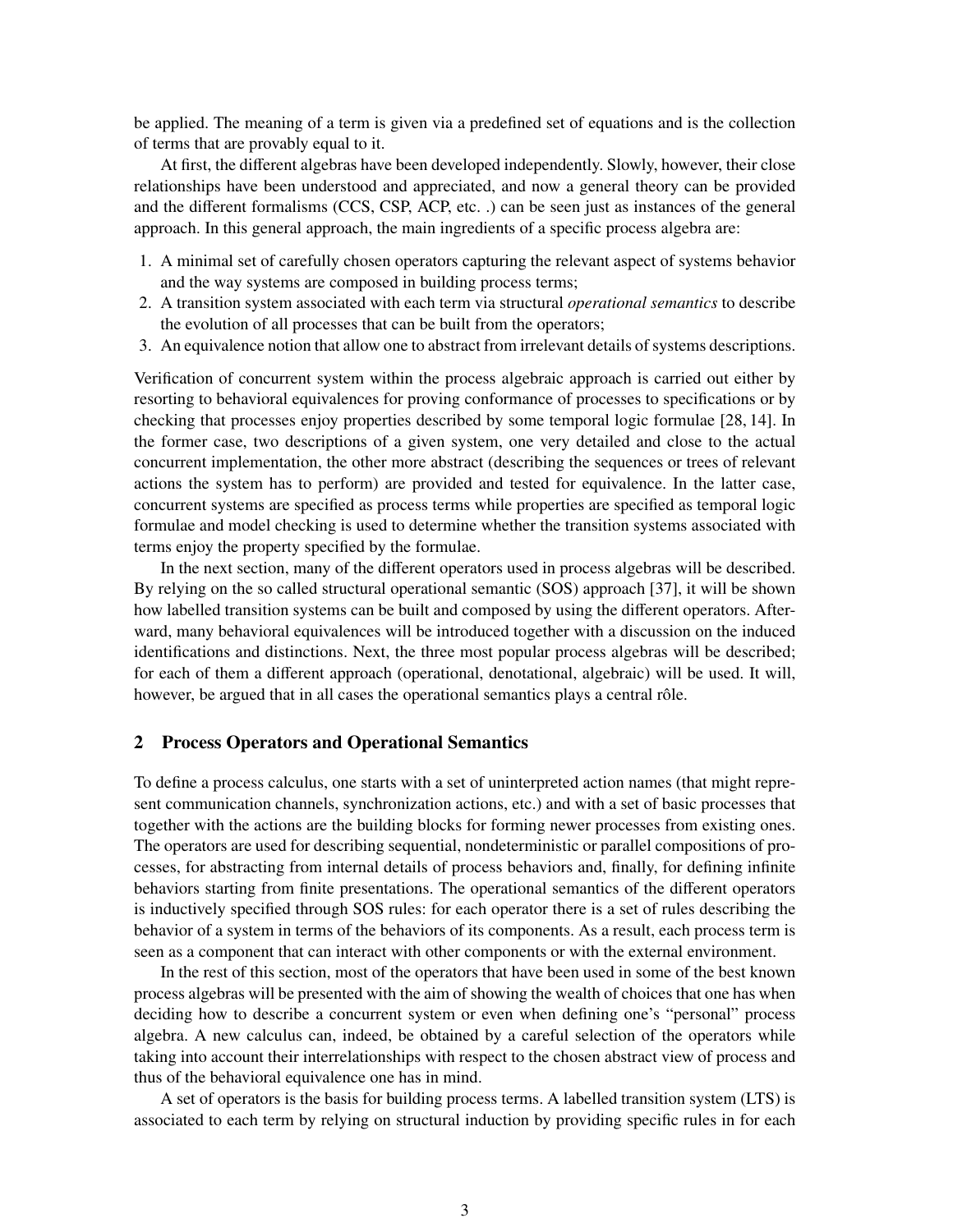operator. Formally speaking, an LTS is a set of nodes (corresponding to process terms) and (for each action *a* in some set) a relation  $\stackrel{a}{\longrightarrow}$  between nodes, corresponding to processes transitions. Often LTSs have a distinguished node  $n_0$  from which computations start; when defining the semantics of a process term the state corresponding to that term is considered as the initial state. To associate an LTS to a process term inference systems are used, where the collection of transitions is specified by means of a set of syntax-driven inference rules.

*Inference Systems* An inference system is a set of inference rule of the form:

$$
\frac{p_1,\cdots,p_n}{q}
$$

where  $p_1, \dots, p_n$  are the *premises* and *q* is the *conclusion*. Each rule is interpreted as an implication: if all premises are true then also the conclusion is true. Sometimes, rules are decorated with predicates and/or negative premises that specify when the rule is actually appliable.

A rule with an empty set of premises is called *axiom* and written as:

#### *q*

*Transition Rules* In the case of an operational semantics the premises and the conclusions will be triples of the form  $(P, \alpha, Q)$ , often rendered as  $P \stackrel{\leftrightarrow}{\rightarrow} Q$ , and thus the rules for each operator *op* of<br>the process algebras will be of the following form, where *lie*,  $\alpha, \beta, \beta \in \{1, \dots, n\}$  and  $F' = F$ . the process algebras will be of the following form, where  $\{i_1, \dots, i_m\} \subseteq \{1, \dots, n\}$  and  $E'_i$ <br>when  $i \notin \{i_1, \dots, i_m\}$  $E_i' = E_i$ when  $i \notin \{i_1, \dots, i_m\}$ :

$$
E_{i_1} \xrightarrow{\alpha_1} E'_{i_1} \cdots E_{i_m} \xrightarrow{\alpha_m} E'_{i_m}
$$
  

$$
op(E_1, \cdots, E_n) \xrightarrow{\alpha} C[E'_1, \cdots, E'_n]
$$

In the rule above the target term  $C[\ ]$  indicates the new context in which the new subterms will be operating after the reduction and  $\alpha$  represents the action performed by the composite system when some of the components perform actions  $\alpha_1, \ldots, \alpha_m$ . Sometimes, these rules are enriched with side conditions that determine their applicability. By imposing syntactic constraints on the form of the allowed rules, *rule formats* are obtained that can be used to establish results that hold for all process calculi whose transition rules respect the specific rule format.

A small number of SOS inference rules is sufficient to associate an LTS to each term of any process algebra. The set of rules is fixed once and for all. Given any process, the rules are used to derive its transitions. The transition relation of the LTS is the least one satisfying the inference rules. It is worth remarking that *structural induction* allows one to define the LTS of complex systems in terms of the behavior of their components.

*Basic Actions* An elementary action of a system represents the atomic (non-interruptible) abstract step of a computation that is performed by a system to move from one state to the next. Actions represent various activities of concurrent systems, like sending or receiving a message, updating a memory cell, synchronizing with other processes, . . . . In process algebras two main types of atomic actions are considered, namely *visible* or external actions and invisible or *internal* actions. In the sequel, visible actions will be denoted by Latin letters  $a, b, c, \ldots$ , invisible actions will be denoted by the Greek letter  $\tau$ . Generic actions will be denoted by  $\mu$  or other, possibly indexed, Greek letters. In the following, A will be used to denote the set of visible actions while  $A<sub>\tau</sub>$  will denote the collection of generic actions.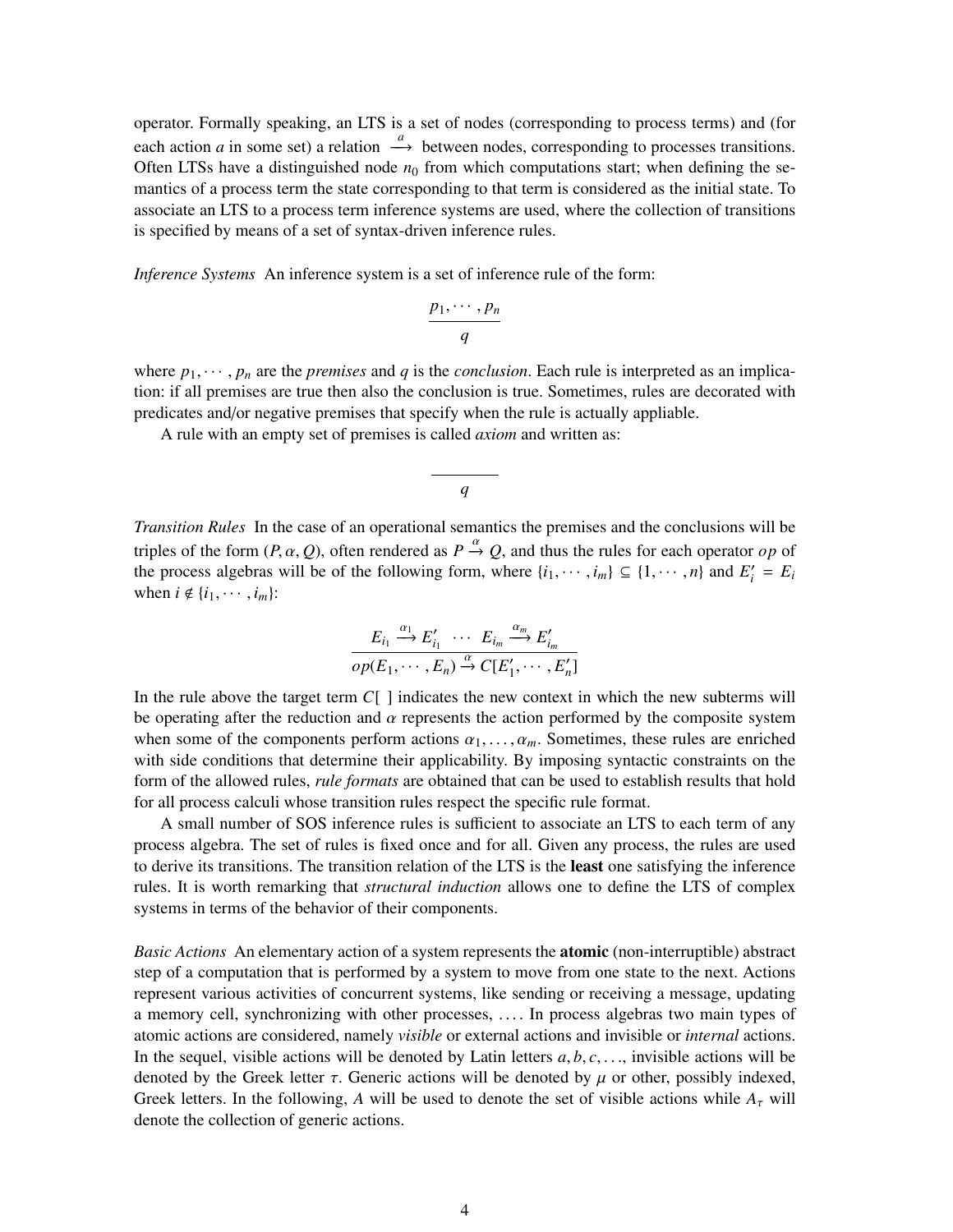*Basic processes* Process algebras generally also include a null process (variously denoted as *nil*, 0, *stop*) which has no transition. It is inactive and its sole purpose is to act as the inductive anchor on top of which more interesting processes can be generated. The semantics of this process is characterized by the fact that there is no rule to define its transition: it has no transition.

Other basic processes are also used: *stop* denotes a deadlocked state, <sup>√</sup> denotes, instead, successful termination.

$$
\overline{\sqrt{\stackrel{\sqrt{\phantom{0}}}{\rightarrow}\mathit{stop}}}
$$

Sometimes, uninterpreted actions  $\mu$  are considered basic processes themselves:

$$
\overline{\mu \xrightarrow{\mu} \sqrt{\cdots}}
$$

*Sequential composition* Operators for sequential composition are used to temporally order processes execution and interaction. There are two main operators for this purpose. The first one is *action prefixing*,  $\mu$ .-, that denotes a process that executes action  $\mu$  and then behaves like the following process.

$$
\mu.E \xrightarrow{\mu} E
$$

The alternative form of sequential composition is obtained by explicitly requiring *process sequencing*,  $-$ ;  $-$ , that requires that the first operand process be fully executed before the second one.

$$
\frac{E \xrightarrow{\mu} E'}{E; F \xrightarrow{\mu} E'; F} \quad (\mu \neq \sqrt{)} \qquad \qquad \frac{E \xrightarrow{\sqrt{}} E'}{E; F \xrightarrow{\mu} F'}
$$

*Nondeterministic composition* The operators for nondeterministic choice are used to express alternatives among possible behaviors. This choice can be left to the environment (*external choice*) or performed by the process (*internal choice*) or can be mainly external but leaving the possibility to the process to perform an internal move to prevent some of the choices by the environment (*mixed choice*).

The rules for mixed choice are the ones below. They offer both visible and invisible actions to the environment; however, only the former kind of actions can be actually controlled.

$$
\frac{E \stackrel{\mu}{\to} E'}{E + F \stackrel{\mu}{\to} E'} \qquad \qquad \frac{F \stackrel{\mu}{\to} F'}{E + F \stackrel{\mu}{\to} F'}
$$

The rules for internal choice are very simple, they are just two axioms stating that a process  $E \oplus F$  can silently evolve into one of its subcomponents.

$$
\overline{E \oplus F \xrightarrow{\tau} E} \qquad \qquad \overline{E \oplus F \xrightarrow{\tau} F}
$$

The rules for external choice are more articulate. This operator behaves exactly like the mixed choice in case one of the components executes a visible action, however, it does not discard any alternative upon execution of an invisible action.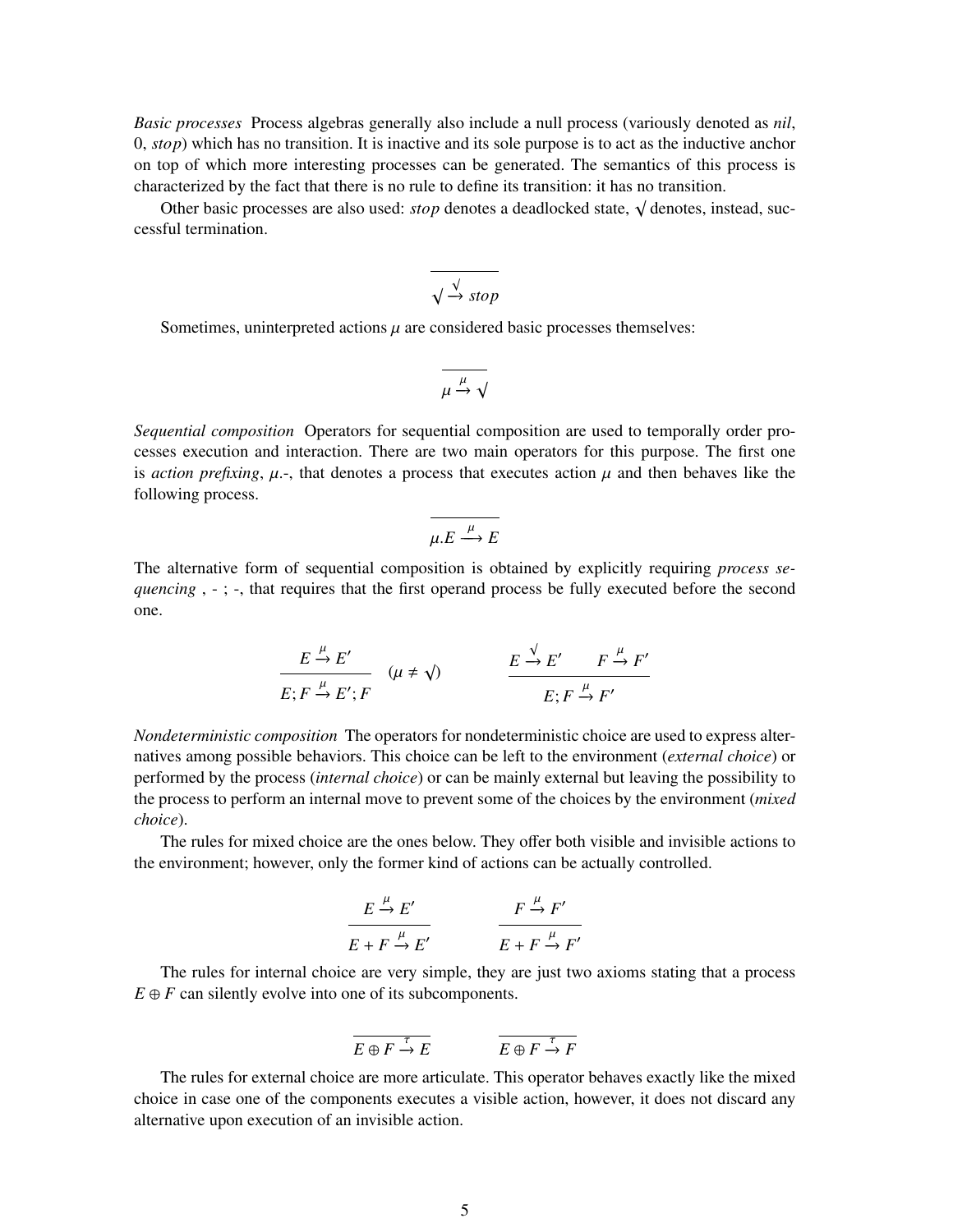$$
\frac{E \stackrel{\alpha}{\rightarrow} E'}{E \Box F \stackrel{\alpha}{\rightarrow} E'} (\alpha \neq \tau) \qquad \frac{F \stackrel{\alpha}{\rightarrow} F'}{E \Box F \stackrel{\alpha}{\rightarrow} F'} (\alpha \neq \tau)
$$

$$
\frac{E \stackrel{\tau}{\rightarrow} E'}{E \Box F \stackrel{\tau}{\rightarrow} E' \Box F} \qquad \frac{F \stackrel{\tau}{\rightarrow} F'}{E \Box F \stackrel{\tau}{\rightarrow} E \Box F'}
$$

*Parallel composition* Parallel composition of two processes, say *E* and *F*, is the key primitive distinguishing process algebras from sequential models of computation. Parallel composition allows computation in *E* and *F* to proceed simultaneously and independently. But it also allows interaction, that is synchronization and flow of information between *E* and *F* on a shared channel. Channels may be synchronous or asynchronous. In the case of synchronous channels, the agent sending a message waits until another agent has received the message. Asynchronous channels do not force the sender to wait. Here, only synchronous channels will be considered.

The simplest operator for parallel composition is *interleaving* , - ||| -, that aims at modeling the fact that two parallel processes can progress by alternating at any rate the execution of their actions.

$$
\frac{E \stackrel{\mu}{\to} E'}{E \parallel F \stackrel{\mu}{\to} E' \parallel F} \qquad \qquad \frac{F \stackrel{\mu}{\to} F'}{E \parallel F \stackrel{\mu}{\to} E \parallel F'}
$$

Another parallel operator is *binary parallel composition*,  $|$ , that not only models the interleaved execution of the actions of two parallel processes but also the possibility that the two partners synchronize whenever they are willing to perform complementary visible actions (below represented as *a* and  $\overline{a}$ ). In this case, the visible outcome is a  $\tau$ -action that cannot be seen by other processes that are acting in parallel with the two communication partners. This is the parallel composition used in CCS.

$$
\frac{E \xrightarrow{\mu} E'}{E|F \xrightarrow{\mu} E'|F} \qquad \frac{F \xrightarrow{\mu} F'}{E|F \xrightarrow{\mu} E|F'} \qquad \frac{E \xrightarrow{\alpha} E'}{E|F \xrightarrow{\tau} E'|F'} (\alpha \neq \tau)
$$

Instead of binary synchronization some process algebras, like CSP, make use of operators that permit *multiparty synchronization*, - |[*L*]| -. Some actions, those in *L*, are deemed to be synchronization actions and can be performed by a process only if all its parallel components can execute those actions at the same time.

$$
\frac{E \stackrel{\mu}{\rightarrow} E'}{E \parallel L \parallel F \stackrel{\mu}{\rightarrow} E' \parallel L \parallel F}
$$
\n
$$
\frac{F \stackrel{\mu}{\rightarrow} F'}{E \parallel L \parallel F'}
$$
\n
$$
\frac{E \stackrel{a}{\rightarrow} E'}{E \parallel L \parallel F \stackrel{a}{\rightarrow} E' \parallel L \parallel F'}
$$
\n
$$
\frac{E \stackrel{a}{\rightarrow} E'}{E \parallel L \parallel F \stackrel{a}{\rightarrow} E' \parallel L \parallel F'}
$$
\n
$$
(a \in L)
$$

It is worth noting that the result of a synchronization, in this case, yields a visible action and that by setting the synchronization alphabet to Ø the multiparty synchronization operator |Ø| can be used to obtain pure interleaving, |||.

A more general composition is the *merge* operator,  $- \parallel -$  that is used in ACP. It permits executing two process terms in parallel (thus freely interleaving their actions), but also allows for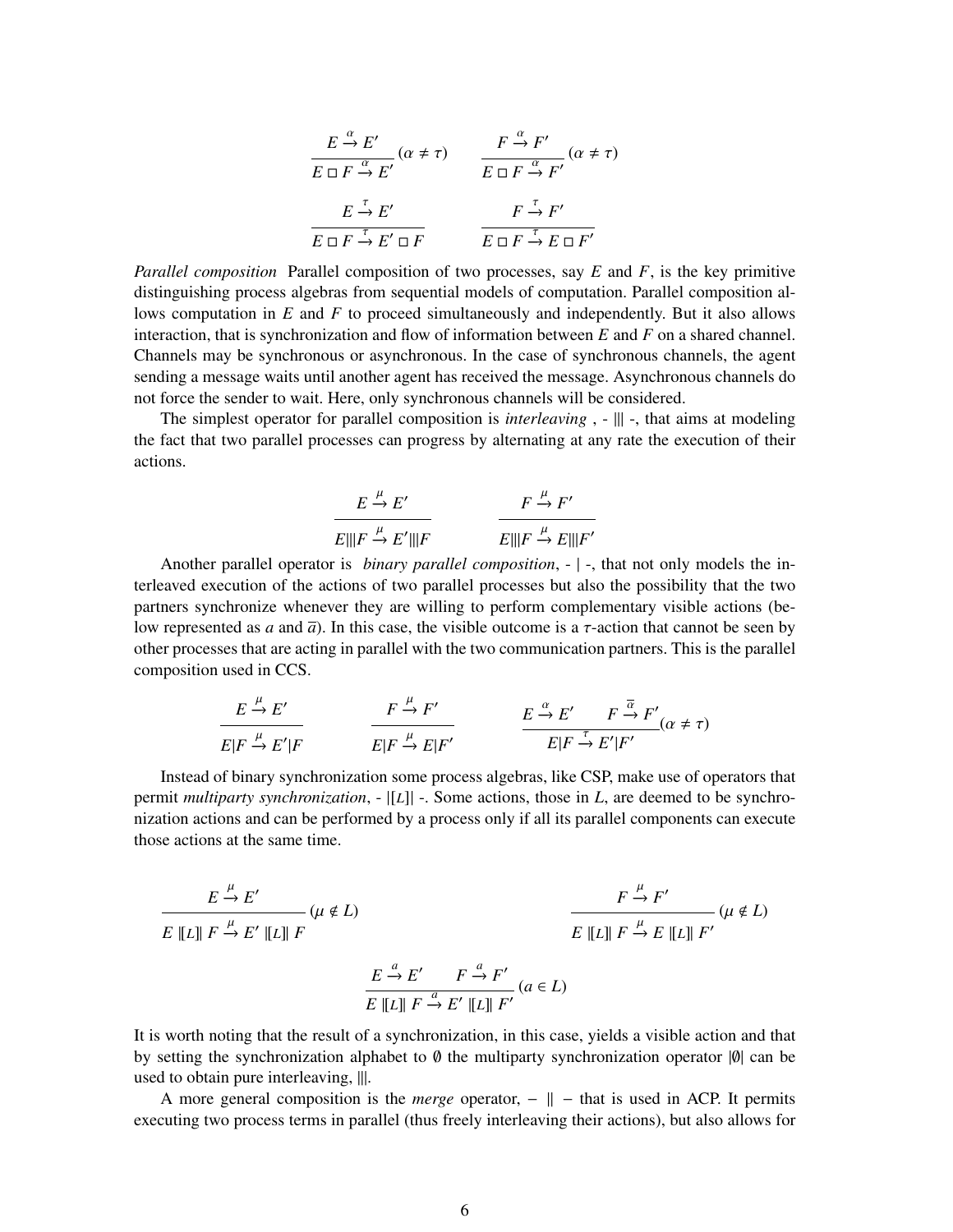communication between its process arguments according to a *communication function* γ : *<sup>A</sup>* <sup>×</sup>  $A \rightarrow A$ , that, for each pair of atomic actions *a* and *b*, produces the outcome of their communication  $\gamma(a, b)$ , a partial function that states which actions can be synchronized and the outcome of such a synchronization.

$$
\frac{E \stackrel{\mu}{\to} E'}{E \parallel F \stackrel{\mu}{\to} E' \parallel F}
$$
\n
$$
E \parallel F \stackrel{\mu}{\to} E' \parallel F'
$$
\n
$$
E \parallel F \stackrel{\mu}{\to} E \parallel F'
$$
\n
$$
E \parallel F \stackrel{\gamma(a,b)}{\to} E' \parallel F'
$$

ACP has also another operator called *left merge*,  $- \parallel -$ , that is similar to  $\parallel$  but requires that the first process to perform an (independent) action be the left operand.

$$
\frac{E \stackrel{\mu}{\to} E'}{E \parallel F \stackrel{\mu}{\to} E' \parallel F}
$$

The ACP *communication merge*,  $-|c|$ , requires instead that the first action be a synchronization action.

$$
\frac{E \stackrel{a}{\to} E'}{E|_c F \xrightarrow{\gamma(a,b)} E' \parallel F'}
$$

*Disruption* An operator that is between parallel and nondeterministic composition is the so called *disabling* operator,  $-$  [>  $-$ , that permits interrupting the evolution of a process. Intuitively,  $E$  [>  $F$ behaves like *E*, but can be interrupted at any time by *F*, once *E* terminates *F* is discarded.

$$
\frac{E \xrightarrow{\mu} E'}{E \rvert F \xrightarrow{\mu} E' \rvert F} \quad (\mu \neq \sqrt{}) \qquad \frac{E \xrightarrow{\sqrt} E'}{E \rvert F \xrightarrow{\tau} E'} \qquad \frac{F \xrightarrow{\mu} F'}{E \rvert F \xrightarrow{\mu} F'}
$$

*Value Passing* The above parallel combinators can be generalized to model not only synchronization but also exchange of values. As an example, below, the generalization of binary communication is presented.

There are complementary rules for sending and receiving values. The first axiom models a process willing to input a value and to base its future evolutions on it. The second axiom models a process that evaluates an expression (via the valuation function *val*(*e*)) and outputs the result.

$$
\overline{a(x).E \xrightarrow{a(v)} E\{v/x\}} \quad (v \text{ is a value}) \qquad \overline{a e.E \xrightarrow{\overline{a} \text{ val}(e)} E}
$$

The next rule, instead, models synchronization between processes. If two processes, one willing to output and the other willing to input, are running in parallel, a synchronization can take place and the perceived action will just be a  $\tau$ -action.

$$
\frac{E \xrightarrow{\bar{a} \ v} E' \qquad F \xrightarrow{a(\nu)} F'}{E|F \xrightarrow{\tau} E'|F'}
$$
\n
$$
\frac{E \xrightarrow{a(\nu)} E' \qquad F \xrightarrow{\bar{a} \ v} F'}{E|F \xrightarrow{\tau} E'|F'}
$$

In case the exchanged values are channels, this approach can be used to provide also models for mobile systems.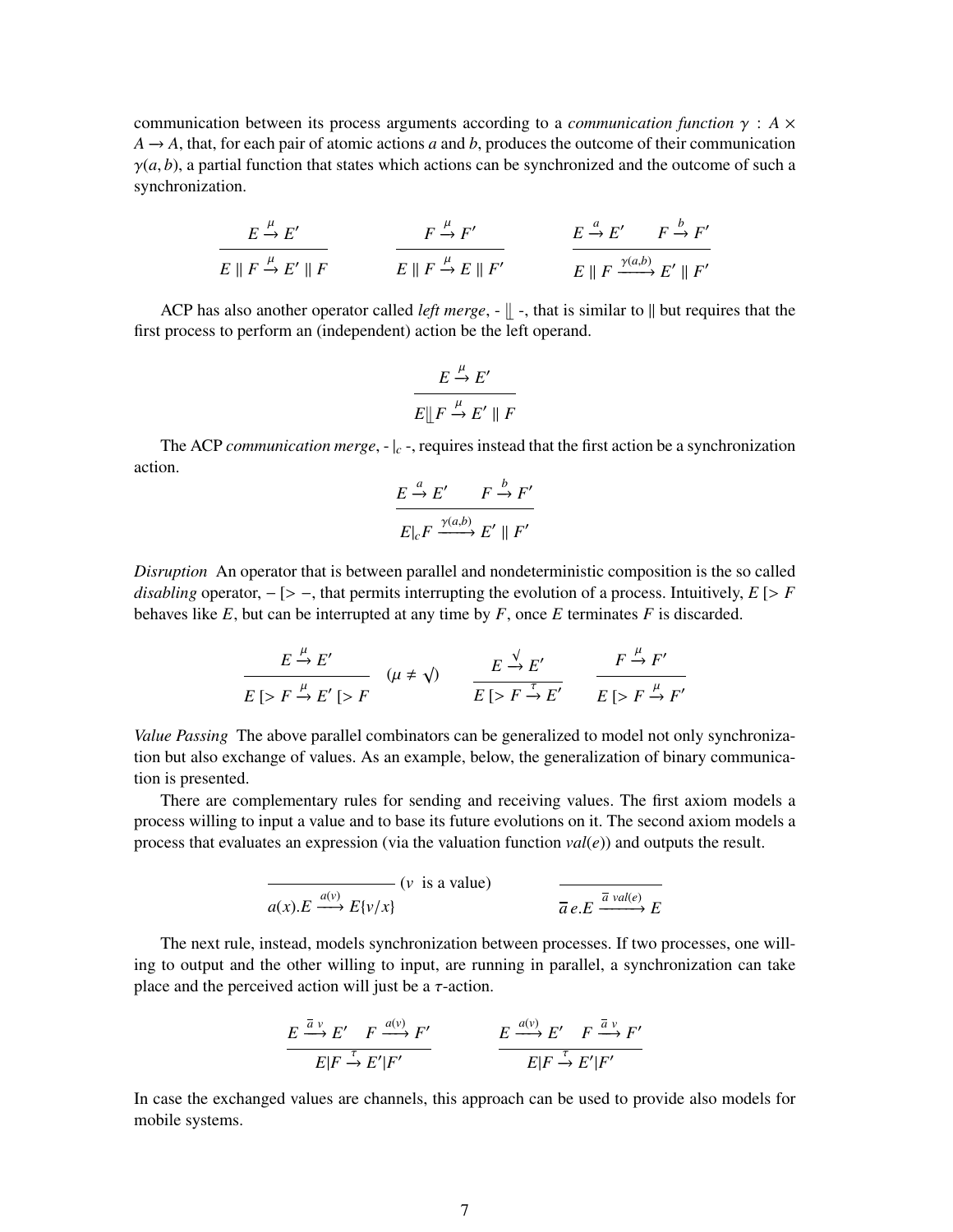*Abstraction* Processes do not limit the number of connections that can be made at a given interaction point. But interaction points allow interference. For the synthesis of compact, minimal and compositional systems, the ability to restrict interference is crucial.

The *hiding* operator,  $- / L$ , hides (i.e., transforms into  $\tau$ -actions) all actions in *L* to forbid synchronization on them. However, itallows the system to perform the transitions labelled by hidden actions.

$$
\frac{E \stackrel{\mu}{\to} E'}{E/L \stackrel{\mu}{\to} E'/L} (\mu \notin L) \qquad \qquad \frac{E \stackrel{\mu}{\to} E'}{E/L \stackrel{\tau}{\to} E'/L} (\mu \in L)
$$

The *restriction* operator,  $-\angle L$  is a unary operator that restricts the set of visible actions a process can perform. Thus, process  $E\setminus L$  can perform only actions not in *L*. Obviously, invisible actions cannot be restricted.

$$
\frac{E \stackrel{\mu}{\to} E'}{E \setminus L \stackrel{\mu}{\to} E' \setminus L} (\mu, \overline{\mu} \notin L)
$$

The operator [*f*], where *f* is a *relabelling* function from *A* to *A*, can be used to rename some of the actions a process can perform to make it compatible with new environments.

$$
\frac{E \stackrel{a}{\rightarrow} E'}{E[f] \stackrel{f(a)}{\longrightarrow} E'[f]}
$$

*Modelling infinite behaviours* The operations presented so far describe only finite interaction and are consequently insufficient for providing full computational power, in the sense of being able to model all computable functions. In order to reach full power, one certainly needs operators for modeling non-terminating behavior. Many operators have been introduced that allow finite descriptions of infinite behavior. However, it is important to to remark that most of them do not fit the formats used so far and cannot be defined by structural induction.

One of the most used is the construct *rec x*. -, well-known from the sequential world. If *<sup>E</sup>* is a process that contains the variable *<sup>x</sup>*, then *rec x*. *<sup>E</sup>* represents the process that behaves like *<sup>E</sup>* once all occurrences of *<sup>x</sup>* in *<sup>E</sup>* are replaced by *rec x*. *<sup>E</sup>*. In the rule below, that models the operational behaviour of a recursively defined process, the term  $E[F/x]$  denotes exactly the above mentioned substitutions.

$$
\frac{E[rec \ x. E/x] \xrightarrow{\mu} E'}{rec \ x. E \xrightarrow{\mu} E'}
$$

The notation *rec x.E* for recursion sometimes makes the process expressions more difficult to  $\alpha$  and less pleasant to read. A suitable alternative is to allow for the *(recursive)* definition of parse and less pleasant to read. A suitable alternative is to allow for the (recursive) definition of some fixed set of constants, that can then be used as some sort of procedure calls inside processes. Assuming the existence of an environment (a set of process definitions)

$$
\Gamma = \{X_1 \triangleq E_1, X_2 \triangleq E_2, \ldots, X_n \triangleq E_n\}
$$

the operational semantics rule for a process variable becomes:

$$
X \triangleq E \in \Gamma \quad E \stackrel{\mu}{\rightarrow} E'
$$

$$
X \stackrel{\mu}{\rightarrow} E'
$$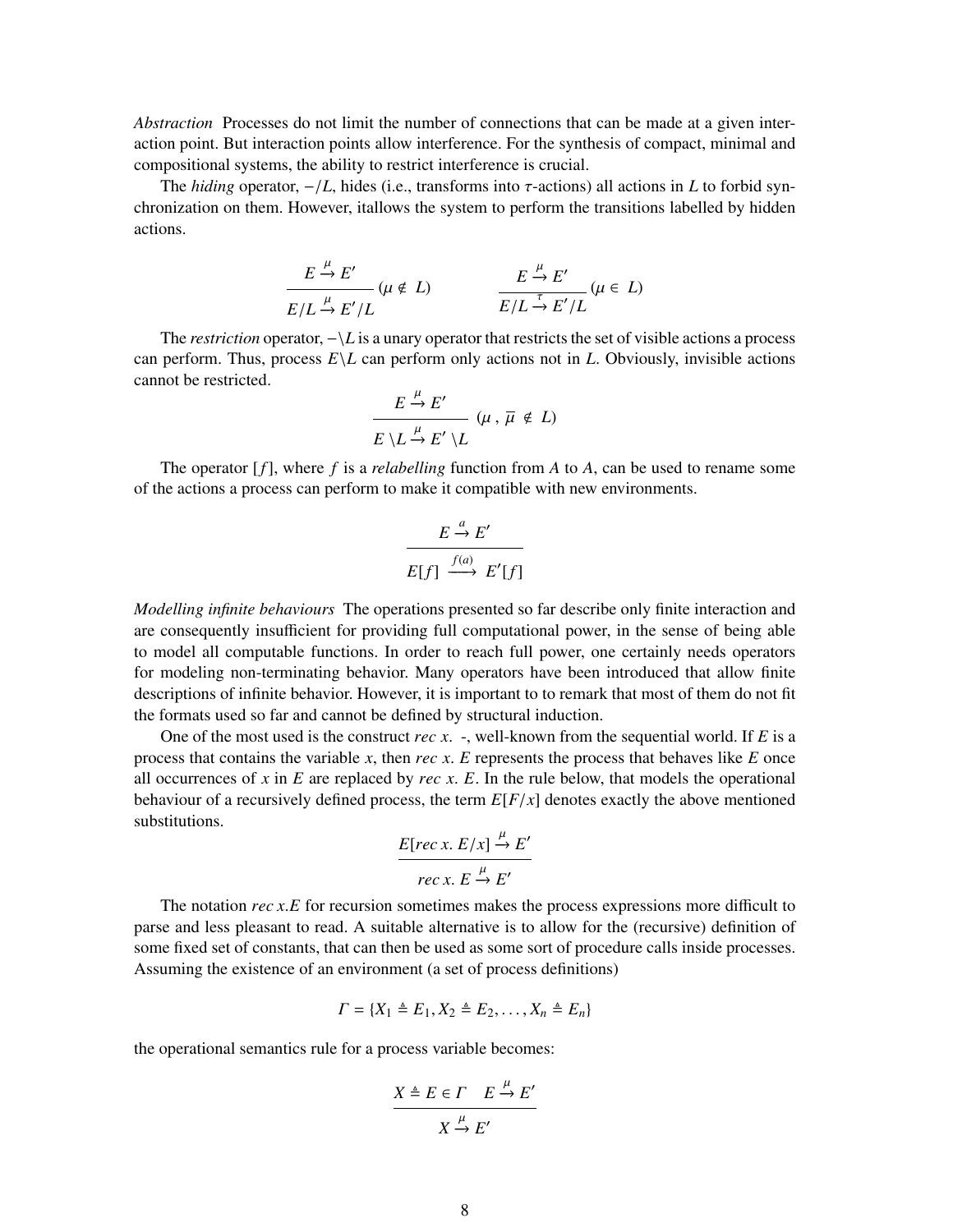Another operator used to describe infinite behaviors is the so called *bang* operator, ! −, or *replication*. Intuitively, !*E* represents an unlimited number of instances of *E* running in parallel. Thus, its semantics is rendered by the following inference rule:

$$
\frac{E|! E \xrightarrow{\mu} E'}{|E \xrightarrow{\mu} E'|}
$$

### 3 Three Process Algebras: CCS, CSP and ACP

A process algebra consists of a set of terms, an operational semantics associating LTS to terms and an equivalence relation equating terms exhibiting "similar" behavior. The operators for most process algebras are those described above. The equivalences can be traces, testing, bisimulation equivalences or variants thereof, possibly ignoring invisible actions.

Below, three of the most popular process algebras are presented. First the syntax, i.e., the selected operators, will be introduced, then their semantics will be provided by following the three different approaches outlined before: operational (for CCS), denotational (for CSP) and algebraic (for ACP). For CSP and ACP, the relationships between the proposed semantics and the operational one, to be used as a yardstick, will be mentioned. To denote the LTS associated to a generic CSP or ACP process  $p$  via the operational semantics, the notation  $LTS(p)$  will be used.

Reference will be made to specific behavioral equivalences over LTSs that consider as equivalent those systems that rely on different standing about which states of an LTS have to be considered equivalent. Three main criteria have been used to decide when two systems can be considered equivalent:

- 1. the two systems perform the same sequences of actions,
- 2. the two systems perform the same sequences of actions and after each sequence are ready to accept the same sets of actions,
- 3. the two systems perform the same sequences of actions and after each sequence exhibit, recursively, the same behavior.

These three different criteria lead to three groups of equivalences that are known as *traces* equivalences, *decorated-traces* equivalences (testing and failure equivalence), and *bisimulationbased* equivalences (strong bisimulation, weak bisimulation, branching bisimulation).

#### CCS: Calculus of Communicating Systems

The Calculus of Communicating Systems (CCS) is a process algebra introduced by Robin Milner around 1980. Its actions model indivisible communications between exactly two participants and the set of operators includes primitives for describing parallel composition, choice between actions and scope restriction. The basic semantics is operational and permits associating an LTS to each CCS term.

The set *A* of basic actions used in CCS consists of a set  $\Lambda$ , of labels and of a set  $\Lambda$  of complementary labels.  $A_{\tau}$  denotes  $A \cup {\tau}$ . The syntax of CCS, used to generate all terms of the algebra, is the following:

$$
P ::= nil \mid x \mid \mu.P \mid P \setminus L \mid P[f] \mid P_1 + P_2 \mid P_1 | P_2 \mid rec \ x. P
$$

where  $\mu \in Act_{\tau}$ ;  $L \subseteq \Lambda$ ;  $f : Act_{\tau} \to Act_{\tau}$ ;  $f(\bar{\alpha}) = f(\alpha)$  and  $f(\tau) = \tau$ . The above operators are taken from those presented in Section 2: from those presented in Section 2:

– the atomic process (*nil*),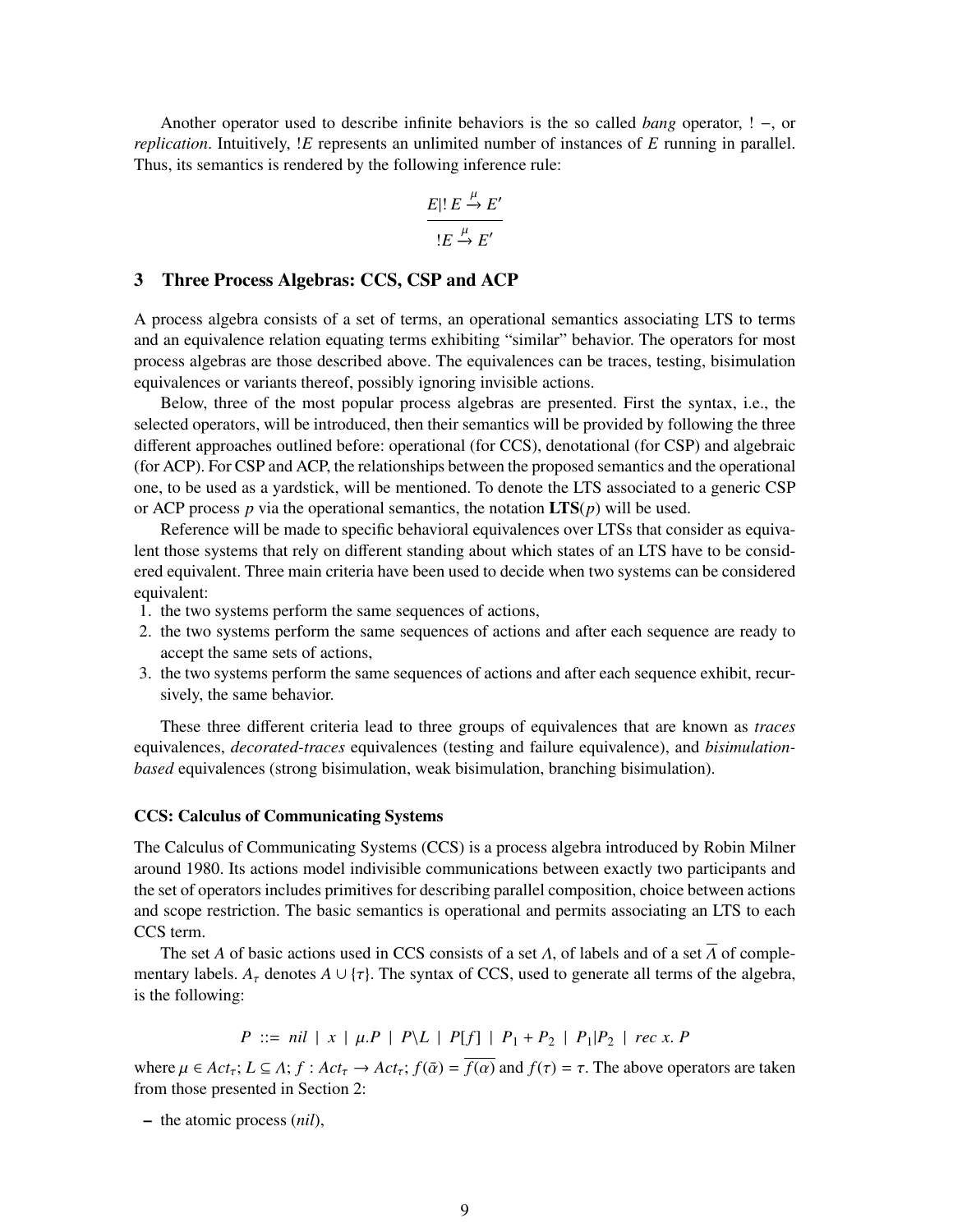- $-$  action prefixing  $(\mu.P)$ ,
- mixed choice (+),
- binary parallel composition (|),
- $-$  restriction ( $P\backslash L$ ),
- relabelling (*P*[*f*]) and
- recursive definitions (*rec x*. *<sup>E</sup>*).

The operational semantics of the above operators is exactly the same as the one of those operators with the same name described before and it is thus not repeated here. CCS has been studied with bisimulation and testing semantics that are used to abstract from unnecessary details of the LTS associated to a term. Also denotational and axiomatic semantics for the calculus have been extensively studied. A denotational semantics in terms of so called *acceptance trees* has been proved to be in full agreement with the operational semantics abstracted according to testing equivalences. Different algebraic semantics have been provided that are based on sound and complete axiomatizations of bisimilarity, testing equivalence, weak bisimilarity and branching bisimilarity.

#### CSP: A Theory of Communicating Sequential Processes

The first denotational semantics proposed for CSP associates to each term just the set of the sequences of actions the term could induce. However, while suitable to model the sequences of interactions a process could have with its environment, this semantics is unable to model situations that could lead to deadlock. A new approach, basically denotational but with a strong operational intuition, was proposed next. In this approach, the semantics is given by associating a so called refusal set to each process. A refusal set is a set of failure pairs  $\langle s, F \rangle$  where *s* is a finite sequence of visible actions in which the process might have been engaged and *F* is a set of action the process is able to reject on the next step. The semantics of the various operators is defined by describing the transformation they induce on the domain of refusal sets.

The meaning of processes is then obtained by postulating that two processes are equivalent if and only if they cannot be distinguished when their behaviors are observed and their reactions to a finite number of alternative possible synchronization is considered. Indeed, the association of processes to refusal sets is not one-to-one; the same refusal set can be associated to more than one process. A congruence is then obtained that equates processes with the same denotation.

The set of actions is a a finite set of labels, denoted by  $\Lambda \cup {\tau}$ . There is no notion of complementary action. The syntax of CSP is reported below and for the sake of simplicity only finite terms (no recursion) are considered:

 $E ::=$  Stop | *skip* |  $a \rightarrow E$  |  $E_1 \sqcap E_2$  |  $E_1 \sqcup E_2$  |  $E_1$  |  $E_2$  |  $E/a$ 

- two basic processes: successful termination (*skip*), null process (Stop),
- $\rightarrow$  action prefixing here denoted by  $a \rightarrow E$ ,
- internal choice  $(\oplus)$  here denoted by  $\sqcap$  and external choice ( $\Box$ ),
- parallel composition with synchronization on a fixed alphabet (|[*L*]|, *<sup>L</sup>* <sup>⊆</sup> Λ),
- hiding (/*a*, an instance of the more general operator /*<sup>L</sup>* with *<sup>L</sup>* <sup>⊆</sup> Λ).

Parallel combinators representing pure interleaving and parallelism with synchronization on the full alphabet can be obtained by setting the synchronization alphabet to  $\emptyset$  or to  $\Lambda$ , respectively.

The denotational semantics of CSP compositionally associates a set of failure pairs to each CSP term generated by the above syntax. A function,  $\mathcal{F}[\![-\!]$ , maps each CSP process (say *P*) to set of pairs  $(s, F)$  where *s* is one of the sequences of actions *P* may perform and *F* represents the set of actions that P can refuse after performing *s*. As anticipated, there is a strong correspondence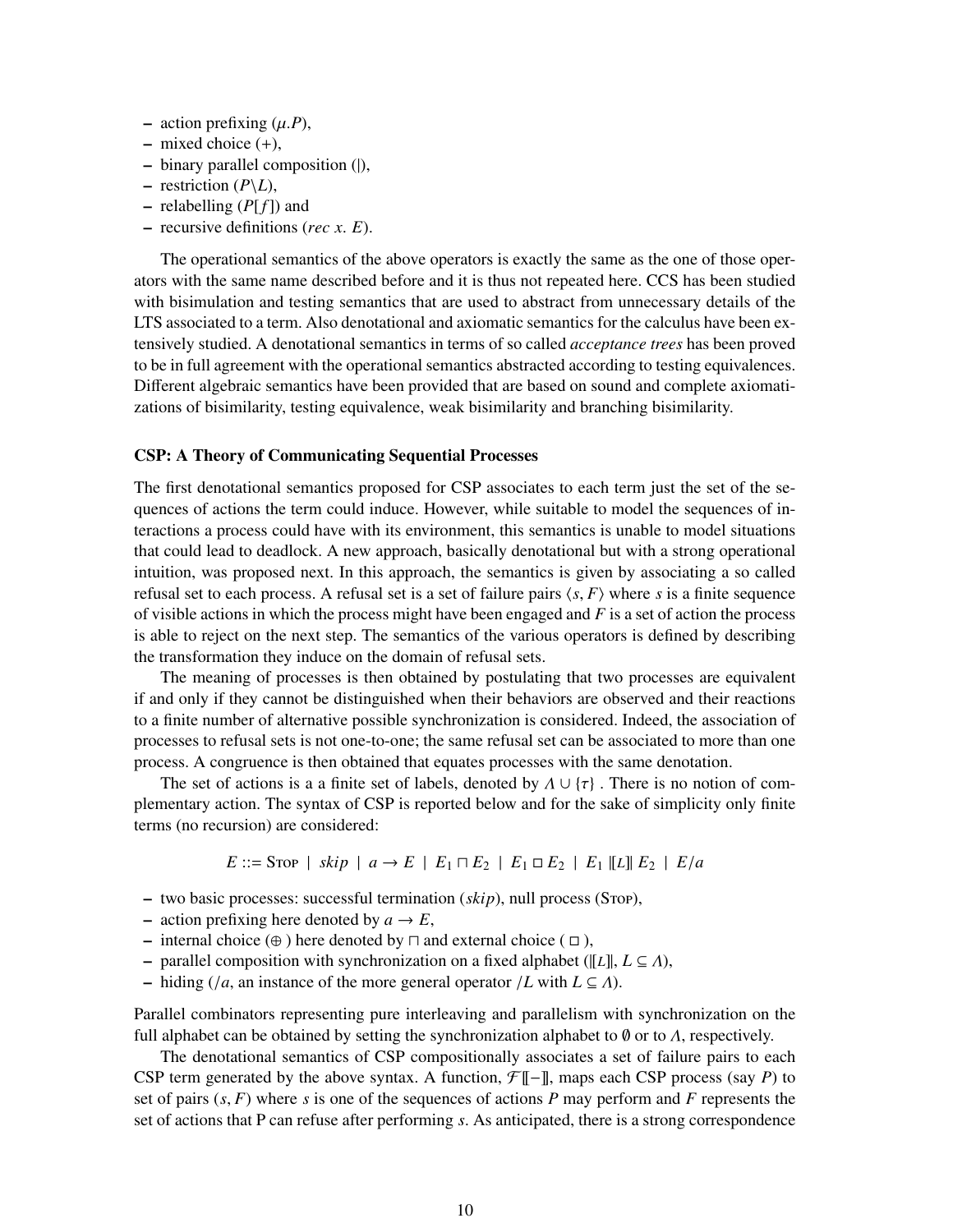between the denotational semantics of CSP and the operational semantics that one could define by relying on the one presented in the previous section for the specific operators.

 $-\mathcal{F}[[P]] = \mathcal{F}[[Q]]$  if and only if  $LTS(P) \simeq_{test} LTS(Q)$ .

#### ACP: An Algebra of Communicating Processes

The methodological concern of ACP was to present "first a system of axioms for communicating processes . . . and next study its models" ([6], p. 112). The equations are just a means to realize the real desideratum of abstract algebra, which is to abstract from the nature of the objects under consideration. In the same way as the mathematical theory of rings is about arithmetic without relying on a mathematical definition of number, ACP deals with process theory without relying on a mathematical definition of process.

In ACP a process algebra is any mathematical structure, consisting of a set of objects and a set of operators, like, e.g., sequential, nondeterministic or parallel composition, that enjoys a specific set of properties as specified by given axioms.

The set of actions  $\Lambda_{\tau}$  consists of a finite set of labels  $\Lambda \cup {\tau}$ . There is no notion of complementary action. The syntax of ACP is reported below and for the sake of simplicity only finite terms (no recursion) are considered:

$$
P \ ::= \sqrt{\|\delta\|a\|P_1 + P_2\|P_1 \cdot P_2\|P_1\|P_2\|P_1\|P_2\|P_1\|_c P_2\|\partial_H(p)}
$$

- three basic processes: successful termination (<sup>√</sup> ), null process, here denoted by  $\delta$ , and atomic action (*a*),
- mixed choice,
- sequential composition (;), here denoted by ·,
- $-$  hiding ( $\setminus H$  with *H* ⊆ Λ), here denoted by  $∂$ <sub>*H*</sub>(−),
- three parallel combinators: merge (||), left merge (||) and communication merge (| $_c$ ).

The system of axioms of ACP is presented as a set of formal equations, and some of the operators, e.g., left merge  $(\|)$  have been introduced exactly for providing finite equational presentations. Below, the axioms relative to the terms generated by the above syntax are presented. Within the axioms, *x* and *y* denote generic ACP processes, and *v* and *w* denote generic actions.

| $(A1)$ $x + y = y + x$                             | $(A2)$ $(x + y) + z = x + (y + z)$                                                                           |
|----------------------------------------------------|--------------------------------------------------------------------------------------------------------------|
| $(A3) x + x = x$                                   | $(A4) (x + y) \cdot z = x \cdot z + y \cdot z$                                                               |
| $(A5)$ $(x \cdot y) \cdot z = x \cdot (y \cdot z)$ | $(A6)$ $x + \delta = x$                                                                                      |
| $(A7)$ $\delta \cdot x = \delta$                   |                                                                                                              |
|                                                    | The set of axioms considered above induces an <i>equality relation</i> , denoted by $=$ . A <i>model</i> for |

an axiomatization is a pair  $\langle M, \phi \rangle$ , where M is a set and  $\phi$  is a function (the unique isomorphism) that associates elements of  $M$  to ACP terms. This leads to the following definitions:

- 1. A set of equations is *sound* for  $\langle M, \phi \rangle$  if  $s = t$  implies  $\phi(s) = \phi(t)$ ;
- 2. A set of equations is *complete* for  $\langle M, \phi \rangle$  if  $\phi(s) = \phi(t)$  implies  $s = t$ .

Any model of the axioms seen above is an ACP process algebra. The simplest model for ACP has as elements the equivalence classes induced by  $=$ , i.e. all ACP terms obtained starting from atomic actions, sequentialization and nondeterministic composition and mapping each term *t* to its equivalence class  $\llbracket t \rrbracket$  as determined by  $=$ . This model is correct and complete and is known as the *initial model* for the axiomatization.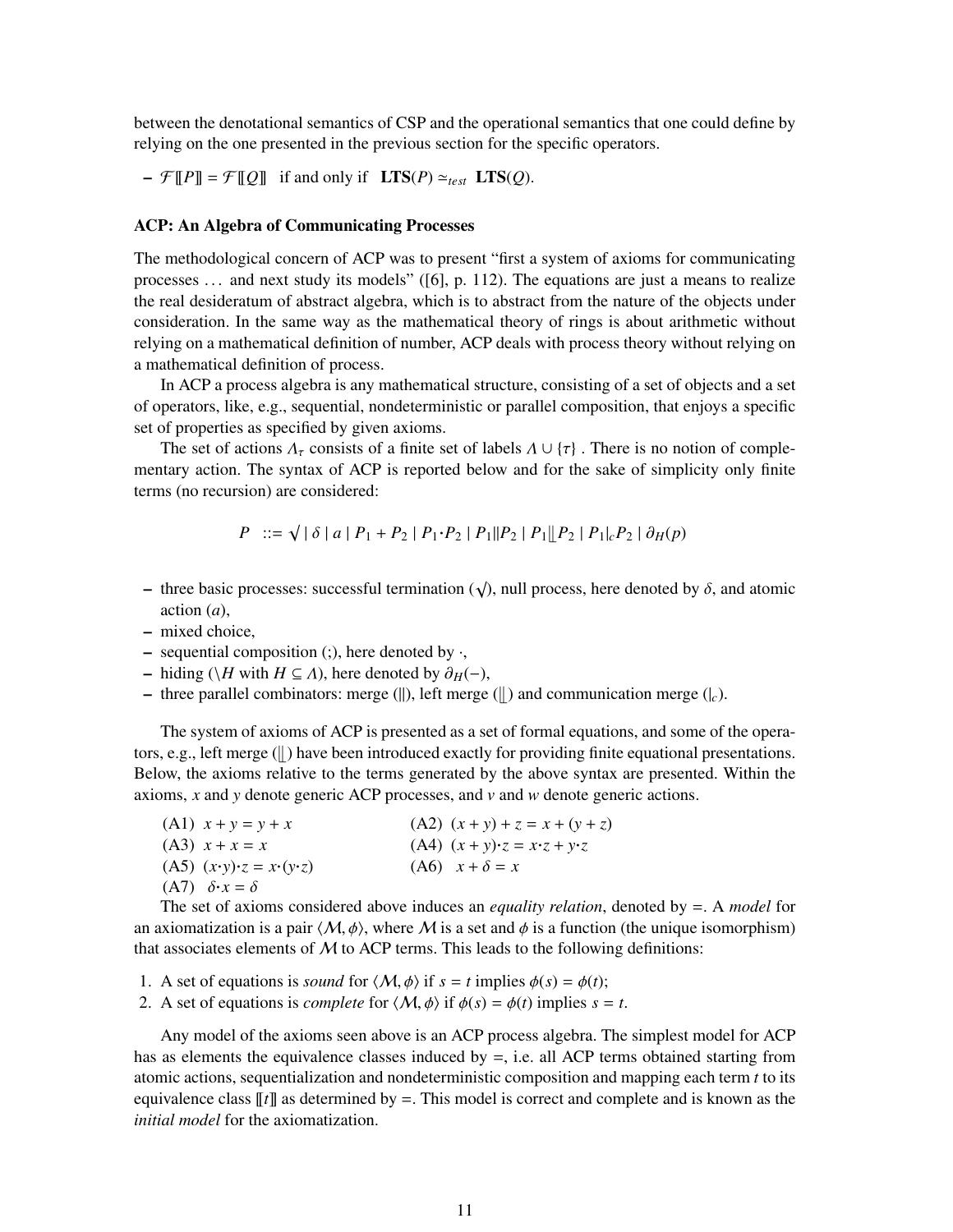Different, more complex, models can be obtained by first using the SOS rules to give the operational semantics of the operators, building an LTS in correspondence of each ACP term and then using bisimulation to identify some of them. This construction leads to establishing a strong correspondence between the axiomatic and the operational semantics of ACP. Indeed, if we consider the language with the null process, sequential composition and mixed choice we have:

- Equality = as induced by (A1)-(A7) is *sound* relative to bisimilarity ∼, i.e., if *p* = *q* then LTS(*p*) ∼ LTS(*q*);
- Equality = as induced by (A1)-(A7) is *complete* relative to bisimilarity ∼, i.e., if LTS(*p*) ∼ **LTS** $(q)$  then  $p = q$ .

Similar results can be obtained when new axioms are added and weak bisimilarity or branching bisimilarity are used to factorize the LTS's.

## 4 Future Directions

The theory of process algebra is by now well developed, the reader is referred to [7] to learn about its developments since its inception in the late 1970's to the early 2000. Currently, in parallel with the exploitation of the developed theories in classic areas such as protocol verification and in new ones such as biological systems, there is much work going on concerning:

- extensions to model mobile, network aware systems;
- theories for assessing quantitative properties;
- techniques for controlling state explosion.

In parallel with this, much attention is dedicated to the development of software tools to support specification and verification of very large systems and to the development of techniques that permit controlling the state explosion phenomenon that arise as soon as one considers the possible configurations resulting from the interleaved execution of (even a small number of) processes.

*Mobility and network awareness* Much of the ongoing work is relative to the definition of theories and formalisms to naturally deal with richer classes of systems, like, e.g. mobile systems and network aware applications. The  $\pi$ -calculus [33] the successor of CCS, developed by Milner and co-workers with the aim of describing concurrent systems whose configuration may change during the computation has attracted much attention. It has laid the basis for research on process networks whose processes are mobile and the configuration of communication links is dynamic. It has also lead to the development of other calculi to support network aware programming: Ambient [13], Distributed  $\pi$  [25], Join [19], Spi [1], Klaim [9], .... There is still no unifying theory and the name process calculi is preferred to process algebras because the algebraic theories are not yet well assessed. Richer theories than LTS (Bi-graph [34], Tiles [20], . . . ) have been developed and are still under development to deal with the new dimensions considered with the new formalisms.

*Quantitative Extensions* Formalisms are being enriched to consider not only qualitative properties, like correctness, liveness or safety, but also properties related to performance and quality of service. There has been much research to extend process algebra to deal with a quantitative notion of time and probabilities and integrated theories have been considered. Actions are enriched with information about their duration and formalisms extended in this way are used to compare systems relatively to their speed. For a comprehensive description of this approach, the reader is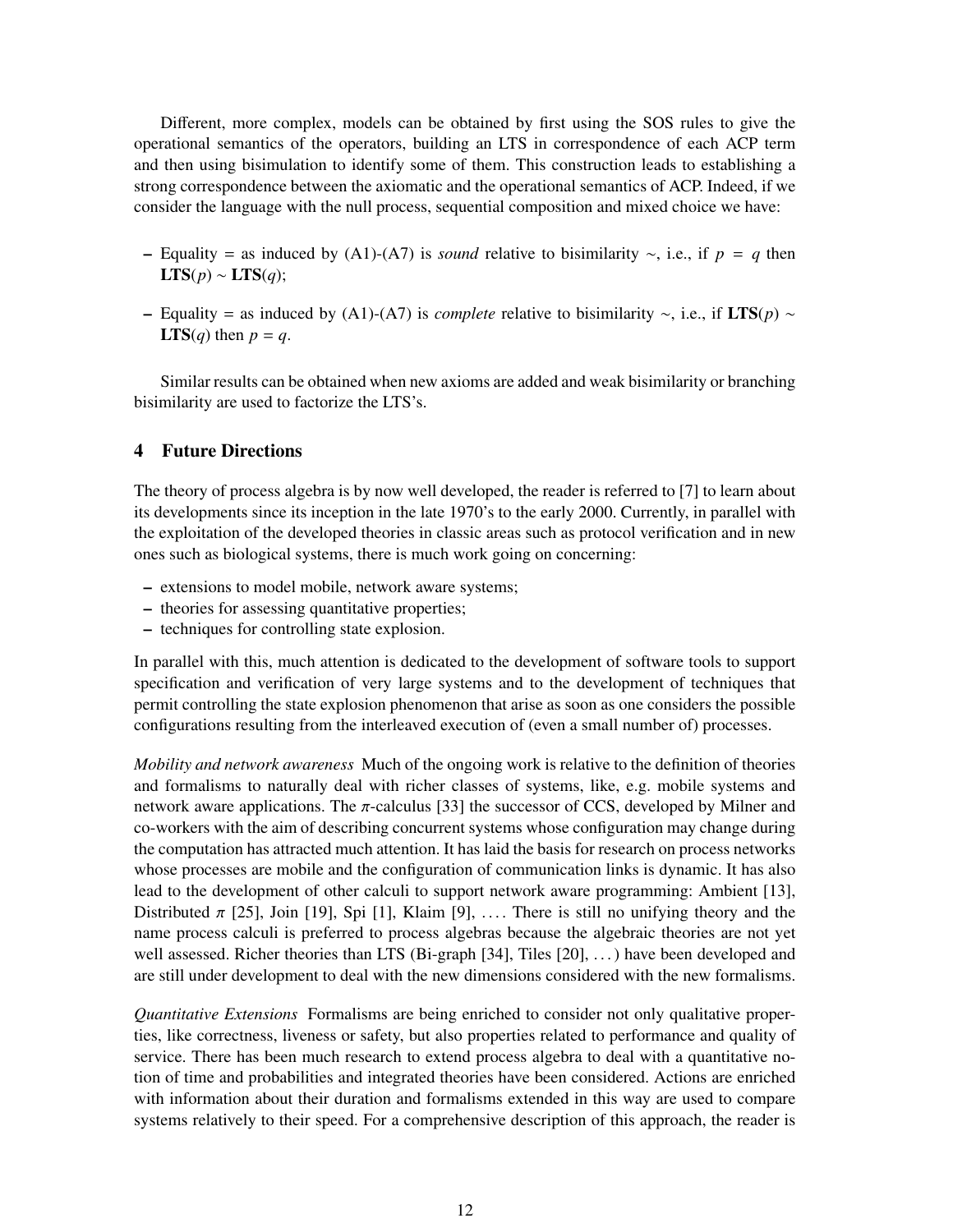referred to [4]. Extensions have been considered also to deal with systems that in their behavior depend on continuously changing variables other than time (*hybrid systems*). In this case, systems descriptions involve differential algebraic equations, and connections with dynamic control theory are very important. Finally, again with the aim of capturing quantitative properties of systems and of combining functional verification with performance analysis, there have been extensions to enrich actions with rates representing the frequency of specific events and the new theories are being (successfully) used to reason about system performance and system quality.

*Tools* To deal with non-toy examples and apply the theory of process algebras to the specification and verification of real systems, tool support is essential. In the development of tools, LTSs play a central rôle. Process algebra terms are used to obtain LTSs by exploiting operational semantics and these structures are then minimized, tested for equivalence, model checked against formulae of temporal logics, . . . . One of the most known tools for process algebras is CADP (Construction and Analysis of Distributed Processes) [21]: together with minimizers and equivalence and model checkers it offers many others functionalities ranging from step-by-step simulation to massively parallel model checking. CADP has been employed in an impressive number of industrial projects. CWB (Concurrency Workbench) [35] and CWB-NC (Concurrency Workbench New Century) [15] are other tools that are centered on CCS, bisimulation equivalence and model checking. FDR (Failures/Divergence Refinement) [40] is a commercial tool for CSP that has played a major role in driving the evolution of CSP from a blackboard notation to a concrete language. It allows the checking of a wide range of correctness conditions, including deadlock and livelock freedom as well as general safety and liveness properties. TAPAs (Tool for the Analysis of Process Algebras) [12] is a recently developed software to support teaching of the theory of process algebras; it maintains a consistent double representation as term and as graph of each system. Moreover, it offers tools for the verification of many behavioural equivalences, possibly with counterexamples, minimization, step-by-step execution and model checking. TwoTowers, is instead a versatile tool for the functional verification, security analysis, and performance evaluation of computer, communication and software systems modeled with the stochastic process algebra EMPA [4].  $\mu$ CRL [23] is a toolset that offers an appropriate treatment of data and relies also on theorem proving. Moreover, it make use of interesting techniques for visualizing large LTSs.

# 5 Relationships to Other Models of Concurrency

In a private communication, in 2009, Robin Milner, one of the founding fathers of process algebras, wrote:

The concept of process has become increasingly important in computer science in the last three decades and more. Yet we still don't agree on what a process is. We probably agree that it should be an equivalence class of interactive agents, perhaps concurrent, perhaps non-deterministic.

This quote summarizes the debate on possible models of concurrency that has taken place during the last thirty years and has been centered on three main issues:

- interleaving vs true concurrency;
- linear-time vs branching-time;
- synchrony vs asynchrony.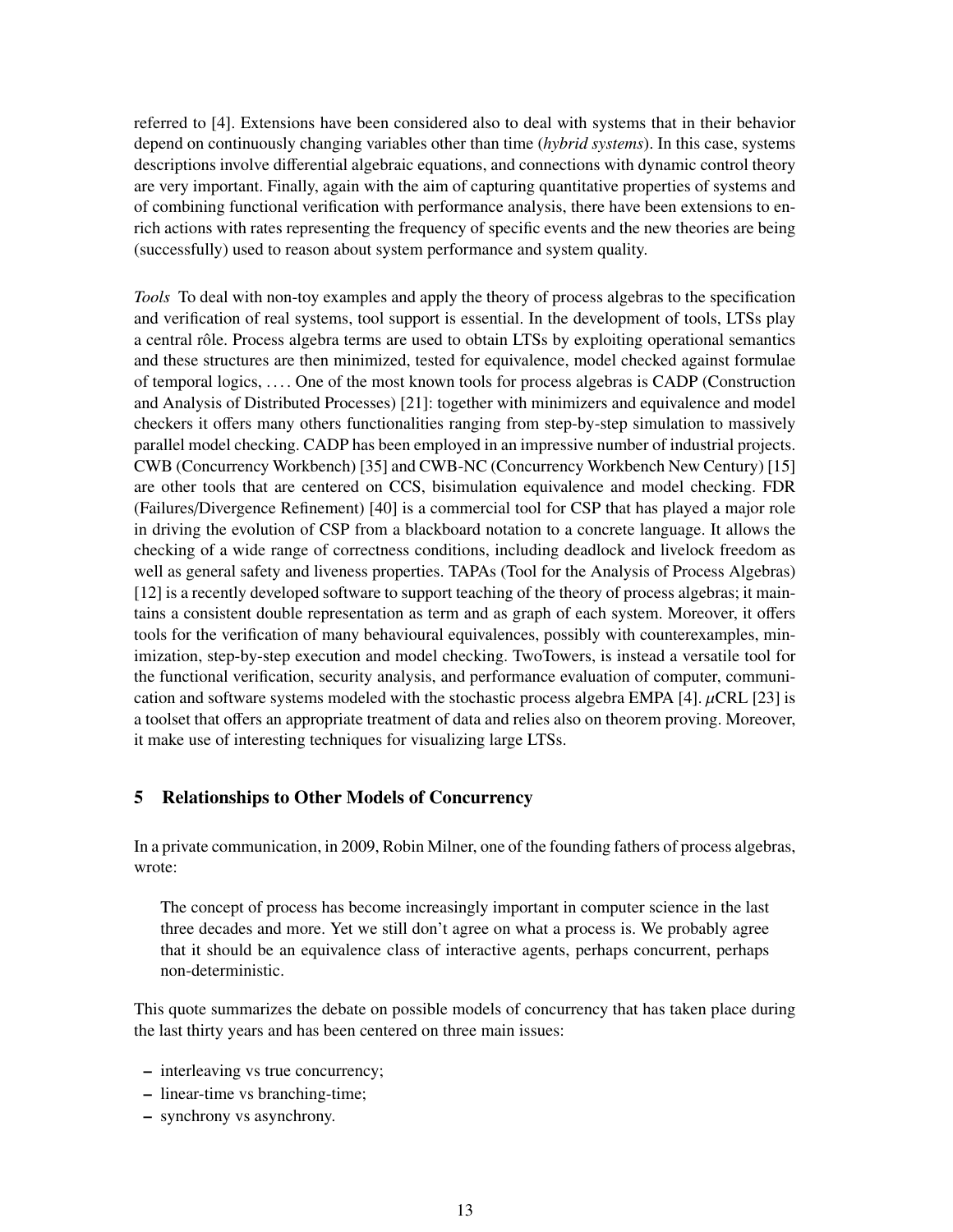*Interleaving vs true concurrency* The starting point of the theory of process algebras has been automata theory and regular expressions and the work on the algebraic theory of regular expressions as terms representing finite state automata [16] has significantly influenced its developments. Given this starting point, the underlying models of all process algebras represent possible concurrent executions of different programs in terms of the nondeterministic interleaving of their sequential behaviors. The fact that a system is composed by independently computing agents is ignored and behaviors are modeled in terms of purely sequential patterns of actions. It has been demonstrated that many interesting and important properties of distributed systems may be expressed and proved by relying on interleaving models. However, there are situations in which it is important to keep the information that a system is composed of the independently computing components. This possibility is offered by the so-called non-interleaving or true-concurrency models, with Petri nets [39] as the prime example. These models describe not only temporal ordering of actions but also their causal dependences. Non-interleaving semantics of process algebras have also been provided, see e.g. [36].

*Linear-time vs branching-time* Another issue, again ignored in the initial formalization of regular expressions, is how the concept of nondeterminism in computations is captured. Two possible views regarding the nature of nondeterministic choice induce two types of models giving rise to the linear-time and branching-time dichotomy. A linear-time model expresses the full nondeterministic behavior of a system in terms of the set of possible runs; time is treated as if each moment there is a unique possible future. Major examples of structures used to model sets of runs are Hoare traces (captured also by traces equivalence) for interleaving models [26], and Mazurkiewicz traces [30] and Pratt's pomsets [38] for non-interleaving models. The branching-time model is the main one considered in process algebras and considers the set of runs structured as a computation tree. Each moment in time may split into various possible futures and semantic models are computation trees. For non interleaving models, event structures [44] are one of the best known models taking into account both nondeterminism and true concurrency.

*Synchrony vs asynchrony* There are two basic approaches to describing interaction between a sender and a receiver of a message (signal), namely synchronous and asynchronous interaction. In the former case, before proceeding, the sender has to make sure that a receiver is ready. In the latter case, the sender leaves track of its action but proceeds without any further waiting. The receiver has to wait in both cases. Process algebras are mainly synchronous, but asynchronous variants have been recently proposed and are receiving increasing attention. However, many other successful asynchronous models have been developed. Among these, it is important to mention Esterel [8], a full fledged programming language that allows the simple expression of parallelism and preemption and is very well suited for control-dominated model designs; Actors [3], a formalism that does not necessarily records messages in buffers and puts no requirement on the ordering of message delivery; Linda [22], a model of coordination and communication among several parallel processes operating upon objects stored in and retrieved from shared, virtual, associative memory; and, to conclude, Klaim [17], a distributed variant of Linda with a strong process algebraic flavor.

## 6 Bibliographic Notes and Further Reading

A number of books describing the different process algebras can be consulted to obtain deeper knowledge of the topics sketched here. Unfortunately most of them are concentrating only on one of the formalisms rather than on illustrating the unifying theories.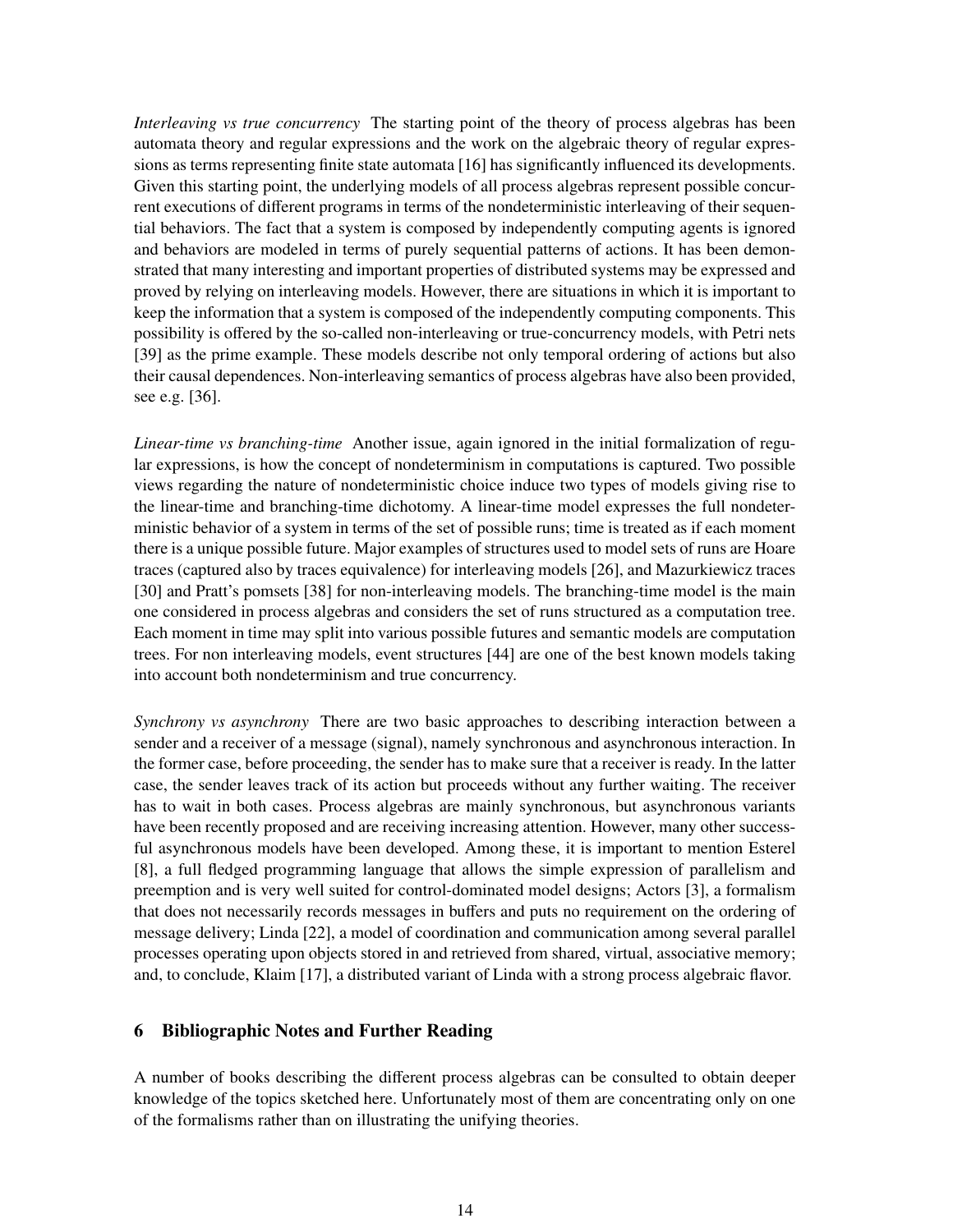*CCS* The seminal book on CCS is [31], in which sets of operators equipped with an operational semantics and the notion of observational equivalence have been presented for the first time. The, by now, classical text book on CCS and bisimulation is [32]. A very nice, more recent, book on CCS and the associated Hennessy Milner Modal Logic is [29]; it also presents timed variants of process algebras and introduces models and tools for verifying properties also of this new class of systems.

*CSP* The seminal book on CSP is [27], where all the basic theory of failure sets is presented together with many operators for processes composition and basic examples. In [41], the theory introduced in [27] is developed in full detail and a discussion on the different possibilities to deal with anomalous infinite behaviors is considered together with a number of well thought examples. Moreover the relationships between operational and denotational semantics are fully investigated. Another excellent text book on CSP is [43] that also considers timed extensions of the calculus.

*ACP* The first published book on ACP is [5], where the foundations of algebraic theories are presented and the correspondence between families of axioms, and strong and branching bisimulation are thoroughly studied. This is a book intended mainly for researchers and advanced students, a gentle introduction to ACP can be found in [18].

*Other Approaches* Apart from these books, dealing with the three process algebras presented in these notes, it is also worth mentioning a few more books. LOTOS, a process algebra that was developed and standardized within ISO for specifying and verifying communication protocols, is the central calculus of a recently published book [10] that discusses also the possibility of using different equivalences and finer semantics for the calculus. A very simple and elegant introduction to algebraic, denotational and operational semantics of processes, that studies in detail the impact of the testing approach on a calculus obtained from a careful selection of operators from CCS and CSP, can be found in [24]. The text [42] is **the** book on the  $\pi$ -calculus. For studying this calculus, the reader is, however, encouraged to consider first reading [33].

## References

- 1. M. Abadi and A.D. Gordon. A calculus for cryptographic protocols: The spi calculus. *Inf. Comput.*, 148(1):1–70, 1999.
- 2. L. Aceto and A.D. Gordon editors. *Proceedings of the Workshop "Essays on Algebraic Process Calculi" (APC 25), Electronic Notes in Theoretical Computer Science vol. 162*. Elsevier, 2005.
- 3. G. Agha. *Actors: A Model of Concurrent Computing in Distributed Systems*. MIT Press, 1986.
- 4. A. Aldini, M. Bernardo, and F. Corradini. *A Process Algebraic Approach to Software Architecture Design*. Springer, 2010.
- 5. J.C.M. Baeten and W.P. Weijland. *Process Algebra*. Cambridge University Press, 1990.
- 6. J.A. Bergstra and J.W. Klop. Process algebra for synchronous communication. *Information and Control*, 60(1- 3):109–137, 1984.
- 7. J.A. Bergstra, A. Ponse, and S.A. Smolka editors. *Handbook of Process Algebra*. Elsevier, 2001.
- 8. Gérard Berry and Georges Gonthier. The esterel synchronous programming language: Design, semantics, implementation. *Sci. Comput. Program.*, 19(2):87–152, 1992.
- 9. L. Bettini, V. Bono, R. Nicola, G. Ferrari, D. Gorla, M. Loreti, E. Moggi, R. Pugliese, E. Tuosto, and B. Venneri. The klaim project: Theory and practice, 2003.
- 10. H. Bowman and R. Gomez. *Concurrency Theory: calculi and Automata for Modelling Untimed and Timed Concurrent Systems.* Springer, 2006.
- 11. S. D. Brookes, C. A. R. Hoare, and A. W. Roscoe. A theory of communicating sequential processes. *J. ACM*, 31(3):560–599, 1984.
- 12. F. Calzolai, R. De Nicola, M. Loreti, and F. Tiezzi. Tapas: A tool for the analysis of process algebras. *Petri Nets and Other Models of Concurrency*, 1:54–70, 2008.
- 13. L. Cardelli and A.D. Gordon. Mobile ambients. *Theor. Comput. Sci.*, 240(1):177–213, 2000.